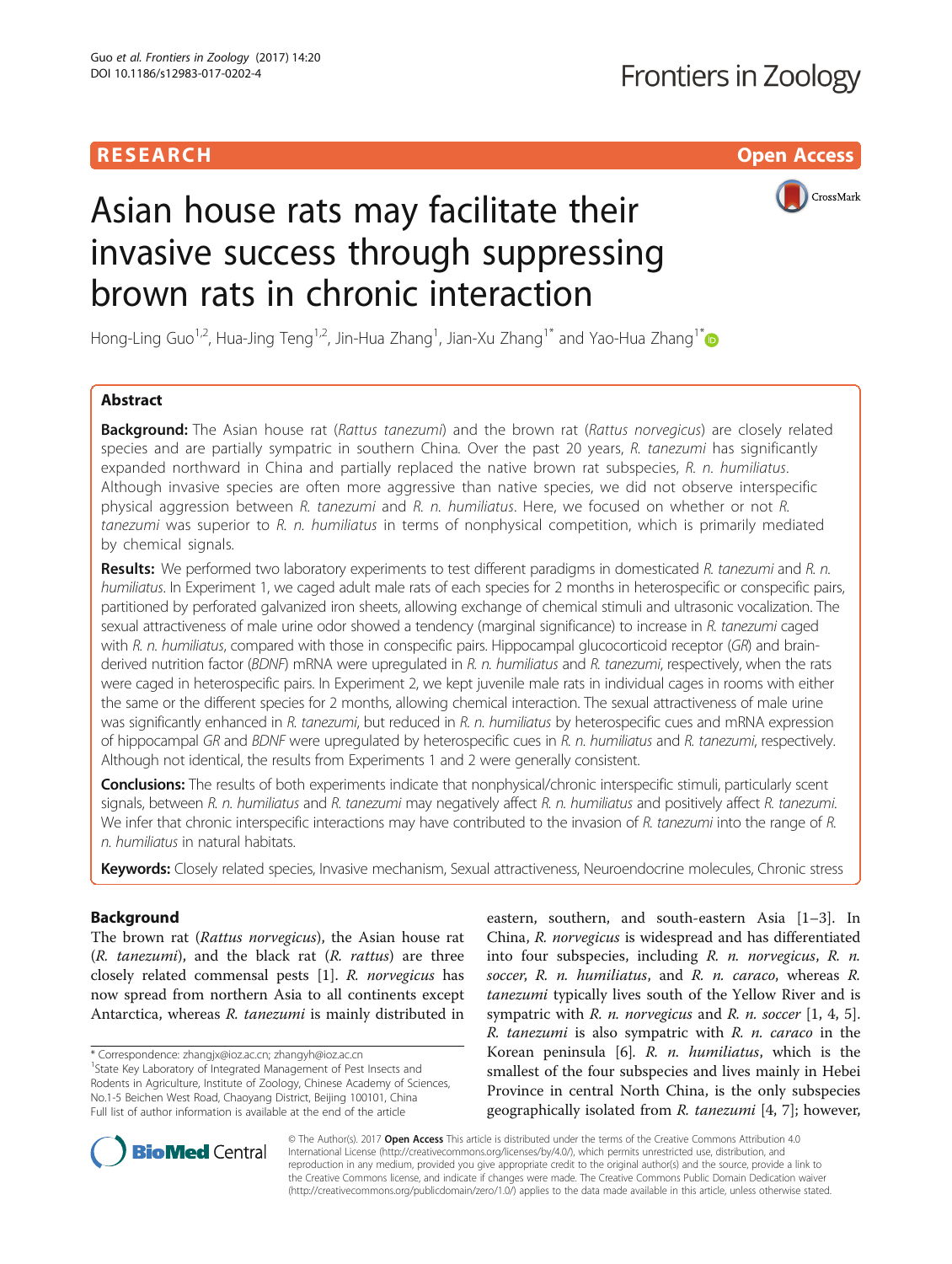R. tanezumi has recently expanded its range to north of the Yellow River in the south of Hebei Province and partially replaced the native  $R$ . norvegicus subspecies (i.e.,  $R$ . n. humiliatus) [\[8](#page-7-0)–[10\]](#page-7-0). Several factors, including global warming and higher resistance to common rodenticides compared with brown rats, are believed to likely contribute to the invasive success of R. tanezumi [[5, 11](#page-7-0)–[15](#page-7-0)].

Exotic invasive species that successfully expand their range and displace native species appear to exhibit superiority in interspecific competition [[16](#page-7-0)]. As closely related species are more likely to compete than those that are more distantly related, their competition, coexistence, and invasion have been extensively studied [\[16](#page-7-0)–[20](#page-8-0)]. There are several types of interspecific competition, including indirect resource competition, interspecific aggression, interspecific territoriality, overgrowth, and chemical competition [[16](#page-7-0), [21](#page-8-0)]. In the case of rodents, invasive species are often more aggressive than native species [\[22\]](#page-8-0). While spreading from Asia to Europe and America during the Middle Ages, R. norvegicus generally displaced R. rattus in human settlements, where they out-competed R. rattus via physical interspecific interactions [[11,](#page-7-0) [23](#page-8-0)]. It is logical that R. norvegicus is superior to R. rattus in terms of interspecific aggression, since the former is larger than the latter [[1](#page-7-0)]; however, invasive R. tanezumi is generally smaller than native R. n. humiliatus. We did not observe that male R. n. humiliatus and R. tanezumi displayed interspecific aggression in dyadic encounters in a neutral arena (a common laboratory method to investigate aggressive behavior), and they can even live peacefully together for long periods of time when caged in interspecific male– male pairs [\[1,](#page-7-0) [19](#page-8-0)] (unpublished data). Thus, it is necessary to explore whether other types of interspecific competition (e.g., nonphysical interaction) contribute to the successful invasion of R. tanezumi into areas containing R. n. humiliatus.

Interspecific chemical interactions, including communication signaling and allelopathy, are widespread among prokaryotes, plants, and invertebrates, and are important in the invasion of exotic species [[12, 14,](#page-7-0) [24](#page-8-0)]. For mammals, odor-mediated communication between different species (e.g., during predator and prey interactions) is also important, and the general laws of chemical ecology apply [[25, 26\]](#page-8-0). Rodents use scent signals extensively in species recognition and interspecific competition [\[25, 27](#page-8-0)–[30](#page-8-0)]. In rodents, scent signals, including urine volatile compounds and major urine proteins, are distinctive between closely related species and even between subspecies, including R. n. humiliatus and R. tanezumi [[31](#page-8-0)–[38\]](#page-8-0) (unpublished data). The scent signals released by animals can function in heterospecific, as well as conspecific interactions, without the physical presence of the donor [[37](#page-8-0), [39](#page-8-0)–[41\]](#page-8-0). Therefore, in rodents,

where physical antagonism does not exist, interspecific competition may rely partially or completely on interspecific odor-based effects.

Interspecific competition can induce physiological stress responses and inhibitory effects on some phenotypic traits of competitors [[20](#page-8-0), [42\]](#page-8-0). In rodents, male scent signals have crucial roles in mediating sexual behavior and are often correlated with reproductive success [[43](#page-8-0)–[46](#page-8-0)]. If interspecific interactions induce strong chronic social stress, they can impair the attractiveness of the odor of male urine to females, and the production of urinary sex pheromones, and consequently disturb rodent reproductive behavior [\[47](#page-8-0)–[50\]](#page-8-0). Conversely, changes in the sexual attractiveness of males subjected to interspecific competition may indicate stressful states in their competitors.

Competition-induced stress can activate the hypothalamic–pituitary–adrenal (HPA) axis to release endocrine hormones and neurotransmitters and alter gene expression in some regions of the rodent brain [[25, 51](#page-8-0)–[54](#page-8-0)]. After chronic competition, shifts in glucocorticoid levels are not always detectable in rodents [\[20](#page-8-0)]. The hippocampus is exquisitely sensitive to stressors, due to direct emotional input from the basolateral amygdala (BLA) and glucocorticoids (GCs), and because of its high density of GC receptors [[55, 56\]](#page-8-0). The mRNA expression of hippocampal glucocorticoid receptor (GR), brain-derived neurotrophic factor (BDNF), and the BDNF receptor (TrkB) can be affected by stressors through modulation of the HPA axis and emotionrelated input from the BLA [[52](#page-8-0)–[54](#page-8-0)]. Levels of GR, BDNF, and TrkB are closely related to emotional behavior, neuronal development, and plasticity, and can thus reflect emotional states in rodents [\[55](#page-8-0), [57](#page-8-0)–[59](#page-8-0)]. Stressors often impart different effects on adult and juvenile animals [[60\]](#page-8-0). Early exposure to aversive stimuli often causes long-term alterations in many aspects of behavior, such as behavioral regulation, neuroendocrine responsiveness to stress, and mRNA expression of central nervous system genes related to behavioral change in rodents [[61\]](#page-8-0).

In the current study, we aimed to explore the potential roles of chronic nonphysical/chemical competition in the natural invasion process of R. tanezumi replacing R. n. humiliatus using laboratory experiments. Therefore, we performed two long-term experiments to test different paradigms in our laboratory. In Experiment 1, two adult male rats of the same or different species were caged together, partitioned by a perforated galvanized iron sheet; in Experiment 2, juvenile males of these two rat species were exposed to heterospecific or conspecific odors. To examine the effects of these exposures, we then evaluated changes in the sexual attractiveness of male urine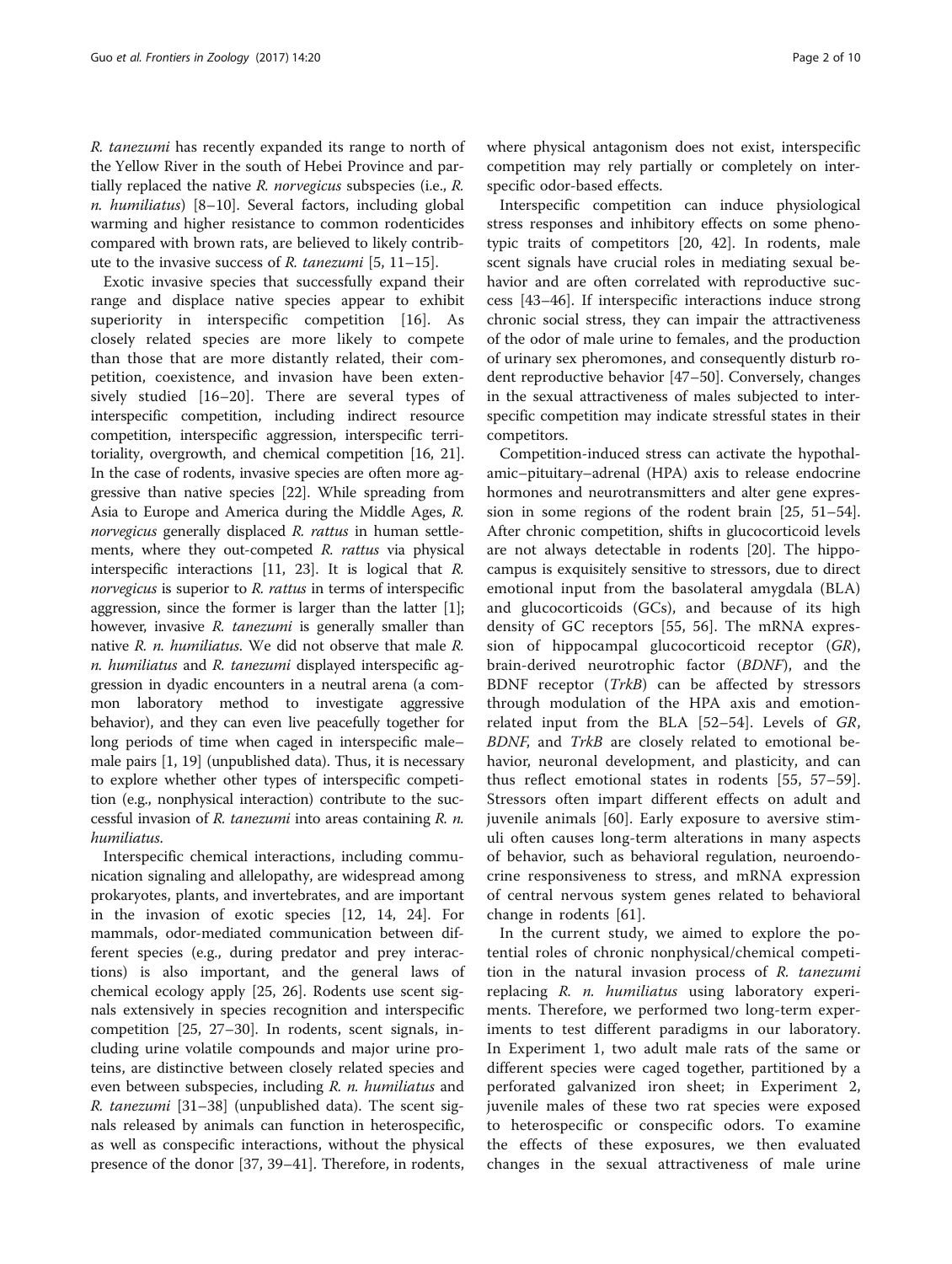odor and determined the mRNA levels of hippocampal GR, BDNF, and TrkB, as well as serum cortisol concentrations.

## Results

Effects of chronic interspecific interaction on body weight Experiment 1: After two months of interaction, the body weight was not significantly different between the control and treatment groups of either R. n. humiliatus or R. tanezumi (Fig. 1a).

Experiment 2: After two months of interaction, the body weight of immature males exposed to a heterospecific odor was higher than that of the control group  $(t =$ 2.232,  $n = 6$  for each group,  $p = 0.050$  in R. n. humiliatus, whereas body weight did not differ between the control and treatment groups in R. tanezumi (Fig. 1b).

## Sexual attractiveness of male urine odor

Experiment 1: In R. *n. humiliatus*, female attraction to male urine did not differ between the control and treatment groups (Fig. [2a](#page-3-0)), while in R. tanezumi, females exhibited a trend towards preferring males caged with R. n. humiliatus over those caged with their own species  $(z =$ 1.726,  $n = 12$ ,  $p = 0.080$ , marginal significance) (Fig. [2a](#page-3-0)).

Experiment 2: In R. n. humiliatus, heterospecific odor stimulation significantly suppressed the sexual attractiveness of male urine to conspecific females compared with conspecific odor stimulation ( $z = 2.884$ ,  $n = 16$ ,  $p = 0.004$ ) (Fig. [2b](#page-3-0)). Conversely, the sexual attractiveness of male urine was significantly greater after heterospecific odor stimulation in *R. tanezumi* ( $z = 2.373$ ,  $n = 18$ ,  $p = 0.018$ ) (Fig. [2b](#page-3-0)).

#### Serum cortisol and testosterone levels

Experiment 1: A radioimmunoassay demonstrated that serum testosterone and cortisol levels were not significantly different between the control and treatment groups for either R. n. humiliatus or R. tanezumi [\(3a](#page-3-0) and [b\)](#page-3-0). However, serum cortisol concentration was higher in both the control and treatment groups of R. tanezumi than those of R. n. humiliatus (control group:  $t = 2.938$ ,  $n = 12$  for each species,  $p = 0.008$ ; treatment group:  $t = 3.395$ ,  $n = 9-10$  for each species,  $p = 0.004$ ) (Fig. [3a\)](#page-3-0).

Experiment 2: Similarly, interspecific odor stimulation had no apparent effect on serum testosterone or cortisol levels within species for either R. n. humiliatus or R. tanezumi (Fig. [3c and d](#page-3-0)). R. tanezumi also had a higher serum cortisol concentration than R. n. humiliatus in both the control ( $t = 3.173$ ,  $n = 6-7$  for each species,  $p =$ 0.009) and treatment  $(t = 3.445, n = 6-8)$  for each species,  $p = 0.005$ ) groups (Fig. [3c](#page-3-0)).

## Gene expression of GR and BDNF in the hippocampus

Experiment 1: Quantitative real-time PCR demonstrated that GR mRNA expression was slightly upregulated in the hippocampus of R. n. humiliatus rats exposed to heterospecific stimuli ( $t = 1.901$ ,  $n = 8$  for each group,  $p =$ 0.078, marginal significance), whereas hippocampal BDNF was significantly upregulated in R. tanezumi exposed to heterospecific stimuli ( $z = 3.361$ ,  $n = 8$  for each group,  $p = 0.001$ ) (Fig. [4a](#page-4-0) and [b\)](#page-4-0). Hippocampal TrkB mRNA expression exhibited no significant changes within either rat species (Fig. [4a and b\)](#page-4-0).

Experiment 2: Similar to the results of Experiment 1, hippocampal GR mRNA expression  $(t = 4.125, n = 6$ for each group,  $p = 0.009$  in R. *n. humiliatus* and BDNF mRNA expression  $(t = 1.911, n = 7-8)$  for each group,  $p = 0.078$ , marginal significance) in R. tanezumi were upregulated (Fig. [4c](#page-4-0) and [d\)](#page-4-0). Hippocampal TrkB mRNA expression showed no change within either rat species.

# **Discussion**

Our results from binary choice tests suggest that chronic nonphysical competition between R. tanezumi and R. n.

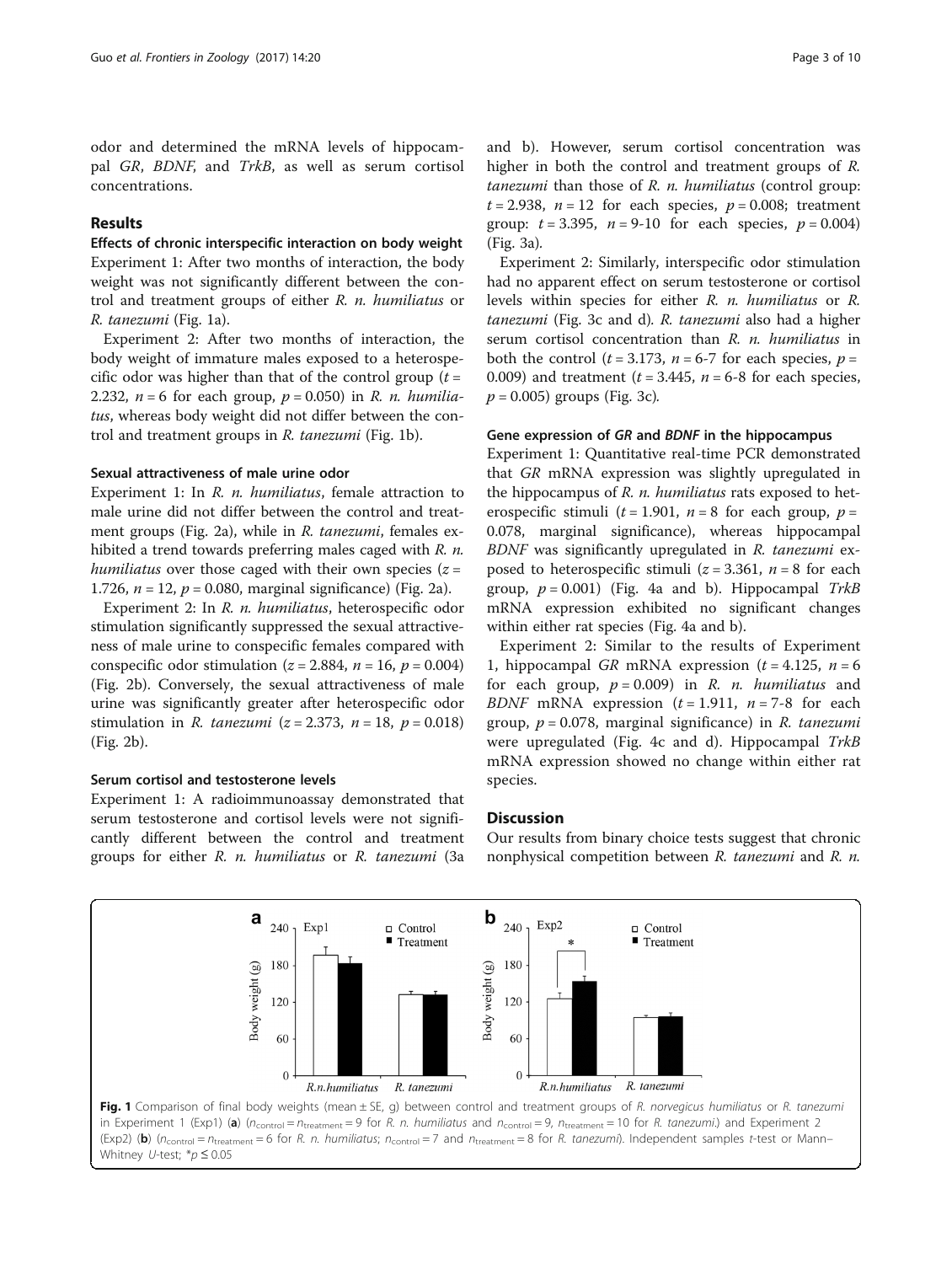<span id="page-3-0"></span>

humiliatus exerts completely opposite effects on their male scent signals, which were enhanced in R. tanezumi, but inhibited in R. n. humiliatus. The results from Experiments 1 and 2 were not identical; however, they were generally consistent with one another. As sexual attractiveness is often correlated with reproductive success and fitness in male animals, the reproductive success of R. n. humiliatus may be suppressed due to reduced sexual attractiveness, and augmented in R. tanezumi due to increased sexual attractiveness resulting from chronic interspecific competition. Such asymmetric competition effects on scent signals and reproductive behavior may have facilitated the invasive R. tanezumi population to replace that of the native  $R$ . *n. humiliatus* [[41, 43](#page-8-0), [62](#page-8-0)–[65](#page-8-0)]. Our results, therefore, warrant further

investigation in the laboratory and the field [[46, 66](#page-8-0)]. Although rodents can emit species-specific ultrasonic vocalizations that are behaviorally important for mating, nursing, aggression, defense, and emotion within species, the effects of ultrasound-mediated chronic competition between closely related species appear to be very weak [[67](#page-8-0)–[69](#page-9-0)]. Therefore, we believe that nonphysical chronic interspecific interactions between R. tanezumi and R. n. humiliatus are likely to have been primarily mediated by chemical signals in our experiments.

In addition, chronic stress often impairs the sexual attractiveness of urine odor and decreases the levels of volatile pheromones in male mouse urine [\[47](#page-8-0)–[49\]](#page-8-0). For example, both the presence of a predator and its scent can inhibit the sexual attractiveness of male mouse urine

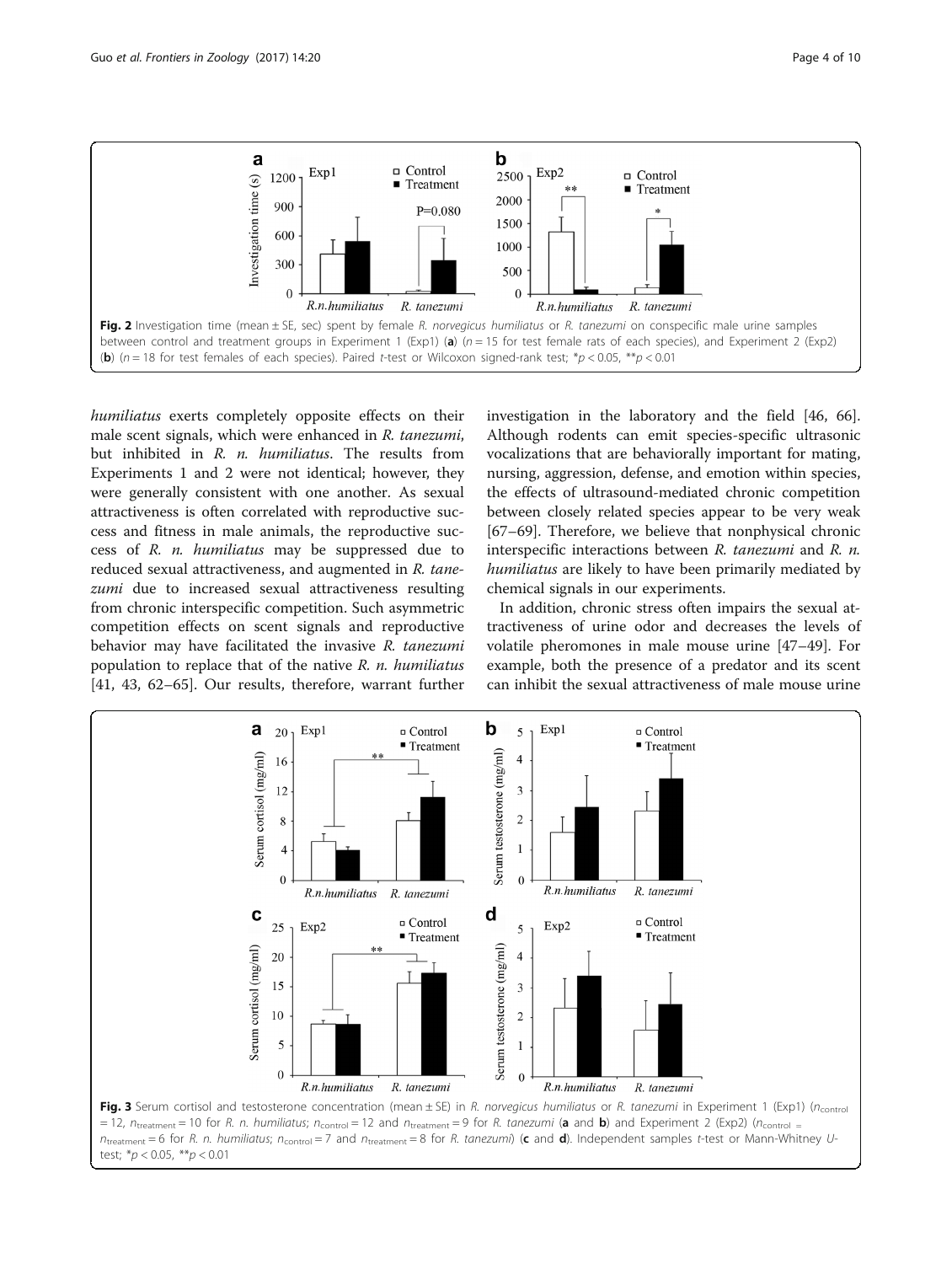<span id="page-4-0"></span>

[[48\]](#page-8-0). However, low predation risk, reflected as a low dose of predator scent, has a positive effect, boosting the sexual attractiveness of male mouse urine [[36, 47,](#page-8-0) [70\]](#page-9-0). In intraspecific male–male competition, two opponents can form a stable dominance–submission relationship, in which the dominant partner has more volatile pheromones in the urine and greater sexual attractiveness compared with the submissive partner [[49,](#page-8-0) [71\]](#page-9-0). Here, particularly in Experiment 2, the sexual attractiveness of male urine was augmented in R. tanezumi, but suppressed in R. n. humiliatus, as a result of exposure to heterospecific stimuli, indicating that R. n. humiliatus may be stressed by R. tanezumi. Coincidentally, juvenile R. n. humiliatus rats exposed to R. tanezumi odor gained more body weight than those exposed to their own species in Experiment 2, possibly reflecting the influence of a stressor [[44](#page-8-0), [72](#page-9-0)].

The influence of nonphysical competition-induced stress was further confirmed by the observation of upregulated hippocampal GR mRNA levels in R. n. humiliatus in response to R. n. humiliatus cues. As reported in previous studies of competition stress, we detected alterations in the expression of GR and BDNF mRNA in the hippocampus, but no differences in blood cortisol and testosterone levels in R. n. humiliatus experiencing chronic stress due to the presence of R. tanezumi [[20, 55](#page-8-0), [56\]](#page-8-0). GRs are key mediators of the neuroendocrine response to stress, and stressorspecific alterations in GR mRNA levels are more

pronounced in male than in female rodents [[73\]](#page-9-0). Hippocampal GR has been implicated in negative feedback inhibition of the HPA axis and can mediate the deleterious effects of blood glucocorticoids on hippocampal neuron survival and function [[52, 59\]](#page-8-0). The expression of hippocampal GR can be affected by stressful stimuli and is adaptively downregulated to protect the hippocampus from glucocorticoid hypersecretion in acute stress and in the early stages of chronic stress [[52](#page-8-0), [59\]](#page-8-0). In the late stages of chronic stress, blood glucocorticoid may return to control levels and hippocampal GR expression may be upregulated due to the buffering effect of repeated stress and habituation effects [[74](#page-9-0)]. Therefore, the upregulation of hippocampal  $GR$  mRNA observed in  $R$ . *n*. humiliatus in our study may indicate that this species was physiologically impaired by long-term interaction with R. tanezumi.

In contrast, hippocampal BDNF mRNA levels were upregulated in R. tanezumi, particularly in Experiment 1, after exposure to  $R$ .  $n$ . humiliatus. The neurotrophic factor, BDNF, is associated with neuronal development, survival, and plasticity, and has been found to decrease in response to acute and mild chronic stress, which may contribute to the neuronal atrophy/death observed in rodents suffering from chronic stress [\[57](#page-8-0), [58](#page-8-0)]. Conversely, an enriched environment (EE) can ameliorate stress-induced symptoms, such as anxious behavior and increase hippocampal neurogenesis and BDNF protein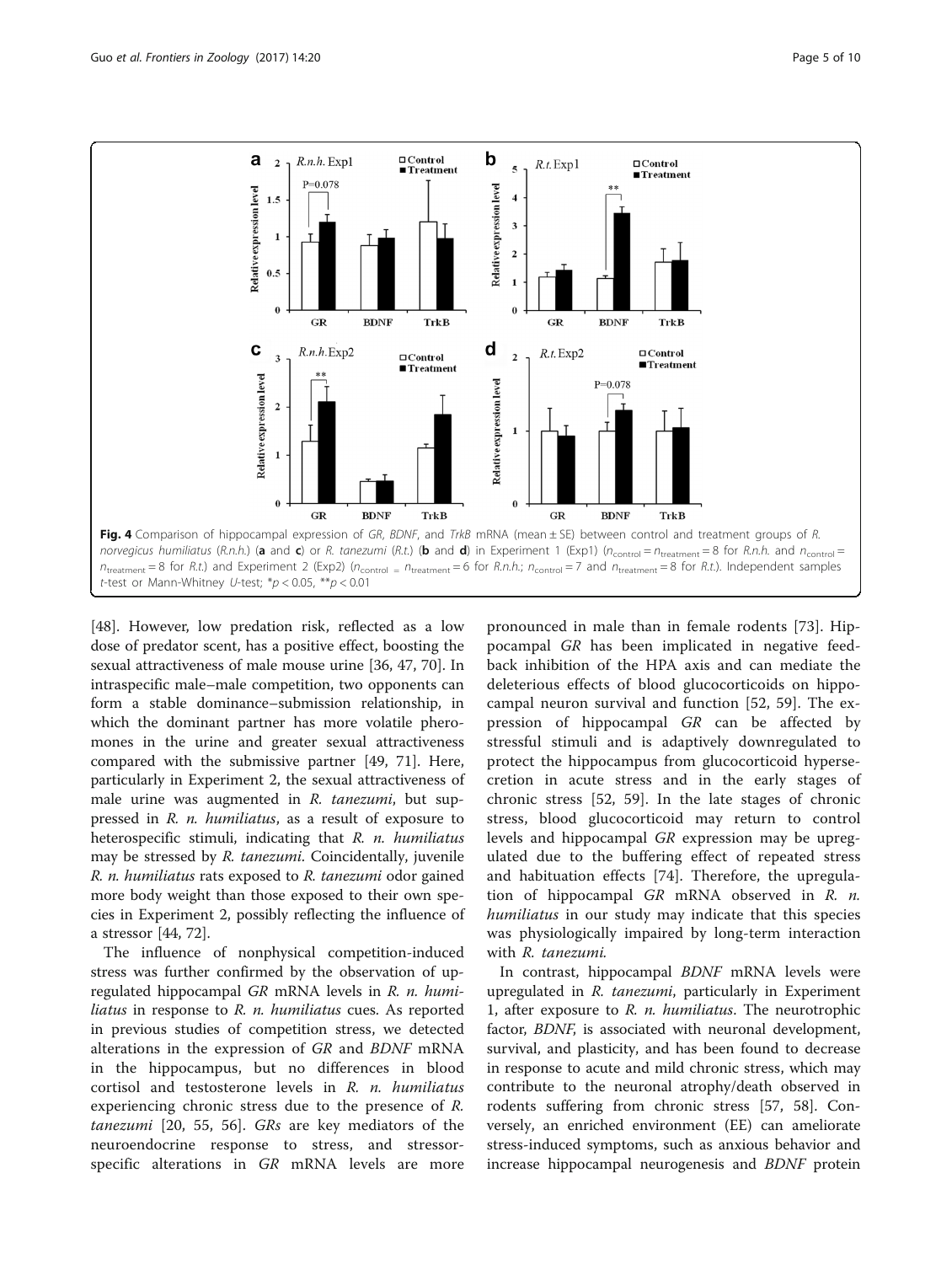levels in mice and rats [\[36](#page-8-0), [70](#page-9-0)]. In this study, heterospecific cues from R. n. humiliatus enhanced hippocampal BDNF gene expression in R. tanezumi, and an EE may therefore improve cognitive function, spatial memory, and local behavioral adaptation of invasive R. tanezumi. For example, it is conceivable that, if immature R. tanezumi rats of pioneer populations disperse into the range of R. n. humiliatus, the resulting heterospecific cues will promote the development and survival of R. tanezumi. Moreover, repeated encounters between adult rats of these two species during the invasion process may improve the neuroendocrine state and adaptive behavior of R. tanezumi.

### Conclusions

The results of both experiments conducted in this study imply that chronic nonphysical interspecific stimuli, particularly scent signals, can have asymmetric effects on R. n. humiliatus and R. tanezumi, leading to detrimental effects on the sexual attractiveness and neuroendocrine system of the former, and favorable effects on the same factors in the latter. Thus, we infer that chronic interspecific interactions may contribute to the invasive success and northward expansion of R. tanezumi and the decline of native R. *n. humiliatus* populations in natural habitats. These results warrant further investigation in the field.

#### **Methods**

#### Animals

Wild R. tanezumi and R. n. humiliatus were captured from Shanxi Province and Beijing (China), respectively. Each rat species was maintained as an outbred colony of 300–400 rats in our laboratory. The rats used were of the third generations, weaned at 4 weeks of age, and caged in groups of same sex siblings prior to use. All animals were kept in plastic rat cages  $(37 \times 26 \times$ 17 cm), in two separate rooms (14:10 h light: dark photoperiod, lights on at 5:00 am) and were maintained at 25 °C  $\pm$  2 °C. Food (standard rat chow) and water were provided ad libitum.

# Experiment 1 (assessment of chemical signals and ultrasonic vocalization stimuli in adult animals)

Twenty-two adult male rats of each rat species were randomly selected from the colonies at 14–18 weeks of age, and 10 paired with the other species and the others paired with their own species as a control. All pairs of rats were housed in the same cage for 2 months, and all cages were partitioned with perforated galvanized iron sheets containing one  $0.3$  cm diameter hole per  $\text{cm}^2$ , to allow chemical and ultrasonic interactions (Fig. [5](#page-6-0)). Body weights were not significantly different between control and treatment groups of the same species  $(R. n.$  humiliatus:  $169.4 \pm 9.069$  g vs.  $172.5 \pm 8.303$  g,  $t = 0.014$ ,  $p = 0.989$ ; R. tanezumi:  $135.4 \pm 7.248$  g vs.  $127.2 \pm$ 4.397 g,  $t = 1.281$ ,  $p = 0.218$ ).

The sexual attractiveness of the odor of the urine from heterospecific or conspecific caged males was assessed using twelve estrous female rats of each species. All female subjects were between 14 and 18 weeks of age and had estrous cycles of 4–5 days, as determined by a vaginal smear examination. Females were used in experiments on the days that they came into estrus. Sixteen female rats of each species were used as urine recipients in Experiment 1.

# Experiment 2 (assessment of the effects of odor stimulus on young animals)

Fifteen immature males (4 weeks old) of each species were individually caged and randomly assigned into two groups for 2 months. One group  $(n = 8)$  was kept in a room with the other species, while the other group ( $n = 7$ ) remained in a room with its own species, as a control. Each rat room was  $15 \text{ m}^2$  and contained approximately 120 rats (Fig. [5](#page-6-0)). Body weights were not significantly different between the two groups of the same species (R. n. humiliatus: 50.66 ± 3.972 g vs.  $49.31 \pm 4.533$  g,  $t = 0.225$ ,  $p = 0.826$ ; R. tanezumi:  $47.36 \pm 6.177$  g vs.  $46.03 \pm 9.010$  g,  $t = 0.338$ , p = 0.740). Eighteen female rats of each species in estrus were used as urine recipients in Experiment 2.

#### Urine collection

Within 3 days after the chronic interspecific interaction experiments, we individually collected rat urine using clean metabolic rat cages during the dark phase of the light cycle. Urine collection continued for 8 h daily. The urine from the metabolic cage was collected in a tube immersed in an ice box. Standard rat chow and water were freely available. Urine samples were stored at -20 °C until use. Metabolic cages were washed thoroughly with water between urine collections.

## Behavioral tests of sexual attractiveness

Olfactory preference tests were conducted in a twochoice box that consisted of a plastic rat cage that served as a start box and two Plexiglas choice tubes (internal diameter, 7.5 cm; length, 50 cm). The two choice tubes were symmetrically connected to the long side of the start box and each tube had a removable perforated galvanized iron sheet partition 5 cm away from the box to control rat access. An odorant presentation compartment partitioned by a perforated galvanized iron sheet from the other part of the tube was at the distal end of each 10 cm tube (Fig. [5\)](#page-6-0).

Female rats were first test acclimated in the start box for 30 min, then a microscope slide with a urine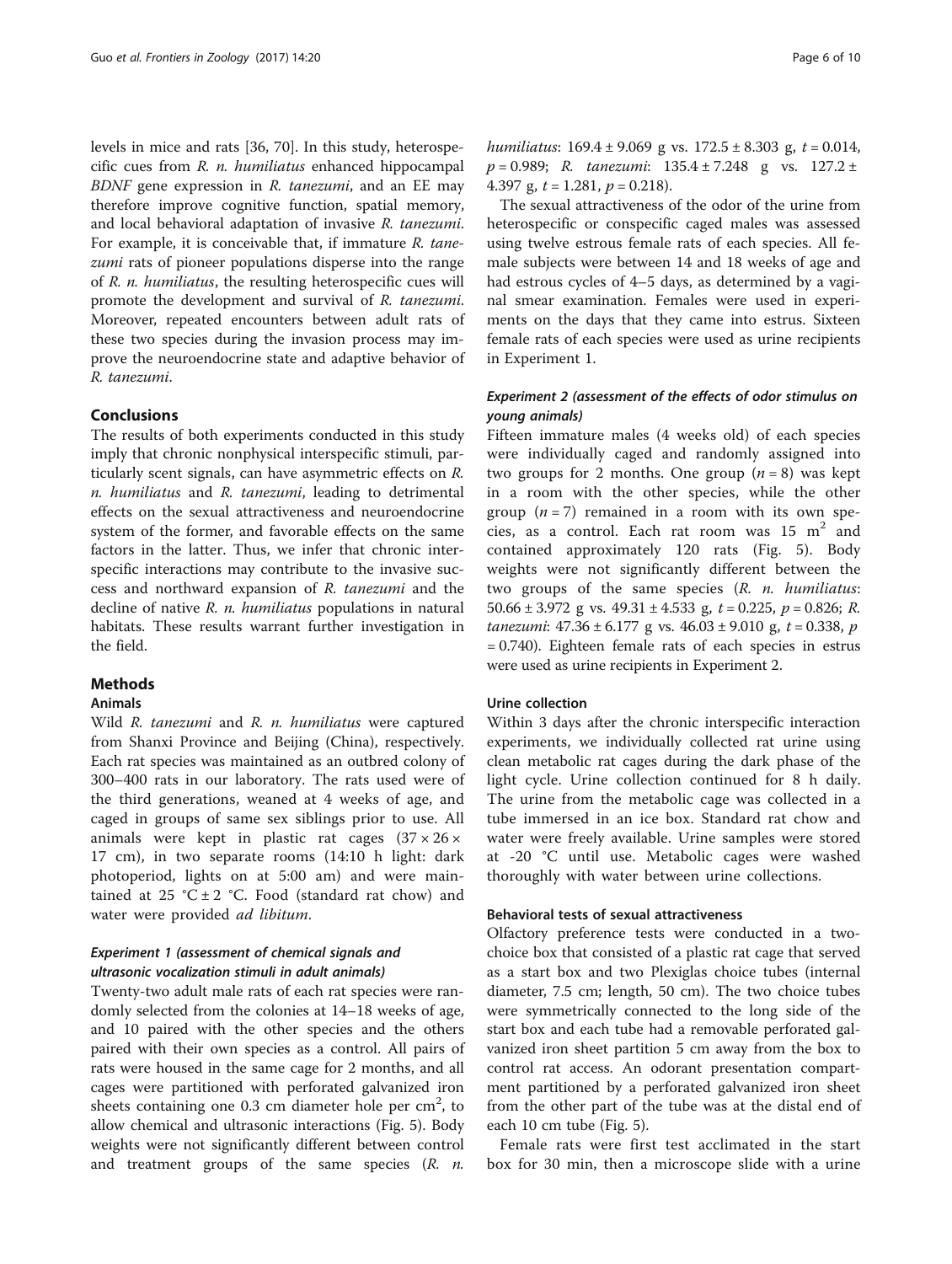<span id="page-6-0"></span>

sample (20 μL) was placed into the odorant presentation compartment of each tube. Female rats were simultaneously exposed to two urine samples from males conspecific to them, where one of the samples was from a male that had been housed with a conspecific male, and the other with a heterospecific male. We immediately opened the door to allow the females to freely respond to the urine. Between trials, the start box and choice tubes were cleaned thoroughly with water and 75% ethanol. All tests were recorded on video. Investigation times (i.e., the time each female spent in a choice tube) were determined from video replay using a Noldus ethovision XT system (Noldus, Wageningen, The Netherlands). We recorded the investigation time for 30 min in Experiment 1 and 1 h in Experiment 2 after the female initially entered either of the choice arms. If a test female did not enter either choice tube within 30 min (i.e., investigation time  $= 0$ ), we did not use the data.

# Blood and tissue sampling

Two days after urine collection, all rats were decapitated (within 3 min) and blood samples immediately collected. The hippocampus was immediately dissected, rapidly frozen in liquid nitrogen, and stored at -80 °C until use. Blood samples were incubated at 4 °C in a refrigerator for 12 h and then centrifuged at 3000 rpm for 15 min for serum collection. Serum samples were stored at -80 °C until use. In Experiment 1, individual hippocampi from

eight males were used for RNA isolation and quantitative real-time PCR; in Experiment 2, all of the hippocampi were used.

#### Cortisol and testosterone analysis

Serum samples were analyzed in duplicate for cortisol using an Iodine<sup>[125</sup>I] cortisol RIA kit and for testosterone using an Iodine $[$ <sup>125</sup>I] Testosterone RIA Kit (Beijing North Institute of Biological Technology, China). In detail, 100 μL of iodine-125 labeled cortisol (or testosterone) was incubated with 50 μL of serum at 37 °C for 1 h in a water bath. Then, 500 μL of immune separating agent was added to each sample tube and samples incubated at room temperature for 15 min. Sample tubes were then centrifuged at 3800 rpm for 15 min and the supernatant discarded. The remaining radioactivity bound to the tube was measured using a gamma scintillation counter calibrated for iodine-125 using a radioimmunoassay system (XH6080, Xi'an Nuclear Instrument Factory, Xi'an, China). For both cortisol and testosterone, the intra-assay coefficients of variation were less than 10%, and the inter-assay coefficients of variation were less than 15%.

#### Quantitative real-time PCR

Isolation of total hippocampal RNA was performed using Trizol reagent (Invitrogen, Life Technologies, Grand Island, NY, USA) according to the manufacturer's instructions. Total RNA concentration was determined using a NanoDrop spectrophotometer (Thermo Fisher Scientific Inc., Waltham, USA). Reverse-transcription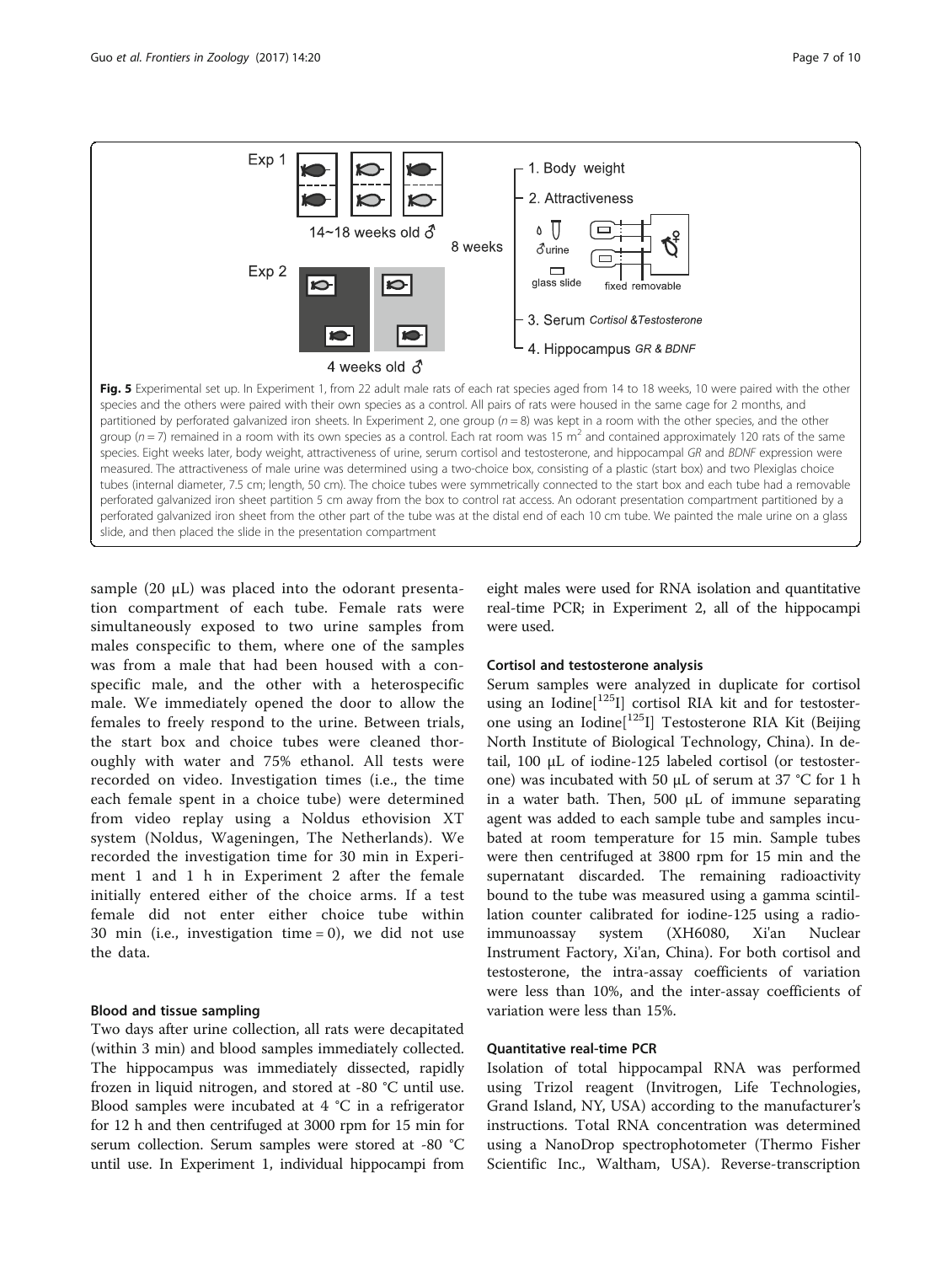<span id="page-7-0"></span>Table 1 Primer sequences for real-time PCR

| Gene        | Forward Primer 5'-3'                | Reverse Primer 5'-3'                 |
|-------------|-------------------------------------|--------------------------------------|
| GAPDH       | GACAATGAATATGGCTAC<br>AGCAAC        | <b>TITATTGATGGTATTCGAGA</b><br>GAAGG |
| GR          | AGGCAGTGTGAAATTGTA<br><b>TCCCAC</b> | GAGGCTTACAATCCTCATTC<br>GTGT         |
| <b>BDNF</b> | GAAGGGCCAGGTCGATT<br>AGGTG          | GACGGAAACAGAACGAAC<br>AGAA           |
| TrkR        | GAGACGAAATCCAGCCC<br>CGACAC         | CACAGACTTCCCTTCCTCCA<br>TCG.         |

was performed using a PrimeScript® RT reagent Kit With gDNA Eraser (Perfect Real Time) (Takara Bio Inc., Dalian, China), following the manufacturer's protocol. The resulting cDNA was amplified using an Mx3005P quantitative PCR system (Stratagene, La Jolla, CA, USA) and the relative abundance of the mRNA of the target genes determined using a SYBR Green RealMasterMix Kit (Tiangen, Beijing, China) according to the manufacturer's instructions. PCR primers were designed using NCBI Primer Blast [\(http://www.ncbi.nlm.nih.gov/tools/](http://www.ncbi.nlm.nih.gov/tools/primer-blast) [primer-blast\)](http://www.ncbi.nlm.nih.gov/tools/primer-blast) and the sequences are listed in Table 1. The housekeeping gene, GAPDH, was used as a control to normalize the relative mRNA levels. Data were analyzed as previously described [\[35\]](#page-8-0).

#### Statistical analyses

The distributions of raw data were examined using Kolmogorov–Smirnov tests. If data were normally distributed, t-tests for paired-samples were used for the behavioral data and independent *t*-tests were used for the body weight, serum hormone and mRNA expression data. If the data were not normally distributed, Wilcoxon signed-rank and Mann–Whitney U tests were used. All statistical analyses were conducted using the SPSS software package (v15.0, SPSS Inc., Chicago, IL, USA). Alpha was set at  $P \le 0.05$ .

#### Acknowledgements

Not applicable

#### Funding

This work was supported by grants from the National Natural Science Foundation of China (31572277), the Strategic Priority Research Program of the Chinese Academy of Sciences (No. XDB11010400), and the State Key Laboratory of Integrated Management of Pest Insects and Rodents (ChineseIPM1514).

#### Availability of data and materials

Not applicable

#### Authors' contributions

JXZ and ZYH conceived and designed the experiments. HLG, ZYH, HJT, and JHZ performed the experiments YHZ, HLG, and JXZ wrote and revised the manuscript. All authors read and approved the final manuscript.

#### Competing interests

The authors declare that they have no competing interests.

#### Consent for publication

Not applicable

#### Ethics approval and consent to participate

Animal maintenance and handling complied with the Institutional Guidelines for Animal Use and Care at the Institute of Zoology, Chinese Academy of Sciences. Ethics approval was obtained from the Institutional Ethics Committee of the Institute of Zoology, Chinese Academy of Sciences (approval number IOZ12017).

#### Publisher's Note

Springer Nature remains neutral with regard to jurisdictional claims in published maps and institutional affiliations.

#### Author details

<sup>1</sup>State Key Laboratory of Integrated Management of Pest Insects and Rodents in Agriculture, Institute of Zoology, Chinese Academy of Sciences, No.1-5 Beichen West Road, Chaoyang District, Beijing 100101, China. <sup>2</sup>College of Life Sciences, University of Chinese Academy of Sciences, Beijing 100049, China.

#### Received: 8 August 2016 Accepted: 2 March 2017 Published online: 12 April 2017

#### References

- 1. Musser GG, Carleton MD. Superfamily Muroidea. In: Wilson DE, Reeder DM, editors. Mammal species of the world a taxonomic and geographic reference. Baltimore: Johns Hopkins University Press; 2005. p. 894–1531.
- 2. Robins JH, McLenachan PA, Phillips MJ, Craig L, Ross HA, Matisoo-Smith E. Dating of divergences within the Rattus genus phylogeny using whole mitochondrial genomes. Mol Phylogen Evol. 2008;49:460–6.
- 3. Deinum EE, Halligan DL, Ness RW, Zhang Y-H, Cong L, Zhang J-X, Keightley PD. Recent evolution in rattus norvegicus is shaped by declining effective population size. Mol Biol Evol. 2015;32:2547–58.
- 4. Wu DL. Subspecies of the brown rat (Rattus norvegicus Berkenhout) in China. Acta Theriol Sin. 1982;2:107–12.
- 5. Zhu LB, Qian GZ. The relation between energetic regulation of two rats and their geographical distribution. Acta Theriol Sin. 1985;5:182.
- 6. Koh HS. Systematic studies on Korean rodents: VI. Analyses of morphometric characters, chromosomal karyotypes and mitochondrial DNA in two species of genus Rattus. Korean J Syst Zool. 1992;8:231–42.
- 7. Zhang MW, Guo C, Wang Y, Hu ZJ, Chen AG. A review of the studies on the Asian house rat (Rattus tanezumi) in China. Zool Res. 2000;21:487–97.
- 8. Zou B, Wang TL, Ning ZD, Liu S. The population of the Asian house rat (Rattus tanezumi) has been established in the Linfen District of Shanxi Province. Plant Prot. 1992;18:51.
- 9. Hou XF, Jiang XC. A survey of the Asian house rat (Rattus tanezumi) in Shijiazhuang District, Hebei Province from 2004 to 2007. Chin J Vector Biol Control. 2008;19:125.
- 10. Guo S. Population genetics of the Asian house rat in some areas of China. MSc thesis. Beijing: Chinese Center for Disease Control and Prevention; 2012.
- 11. Lack JB, Hamilton MJ, Braun JK, Mares MA, Van den Bussche RA. Comparative phylogeography of invasive Rattus rattus and Rattus norvegicus in the US reveals distinct colonization histories and dispersal. Biol Invasions. 2013;15:1067–87.
- 12. Bennett AE, Thomsen M, Strauss SY. Multiple mechanisms enable invasive species to suppress native species. Am J Bot. 2011;98:1086–94.
- 13. Huang HW, Zou ZT, Tian ZZ, Hu XY, Zhao Y. Test of resistance of rattus tanezumi to warfarin in Xingyi City, Guizhou Province, China. Chin J Vec Biol Contr. 2012;23:554–5.
- 14. Nielsen BL, Rampin O, Meunier N, Bombail V. Behavioral responses to odors from other species: introducing a complementary model of allelochemics involving vertebrates. Front Neurosci. 2015;9:226.
- 15. Teng HJ, Zhang YH, Shi CM, Zhang JX. Whole-genome sequencing reveals genetic variations of the Asian house rat. G3-Genes Genom Genet. 2016;6: 1969–77.
- 16. Amarasekare P. Interference competition and species coexistence. Proc R Soc B. 2002;269:2541–50.
- 17. Yom-Tov Y, Yom-Tov S, Moller H. Competition, coexistence, and adaptation amongst rodent invaders to Pacific and New Zealand islands. J Biogeogr. 1999;26:947–58.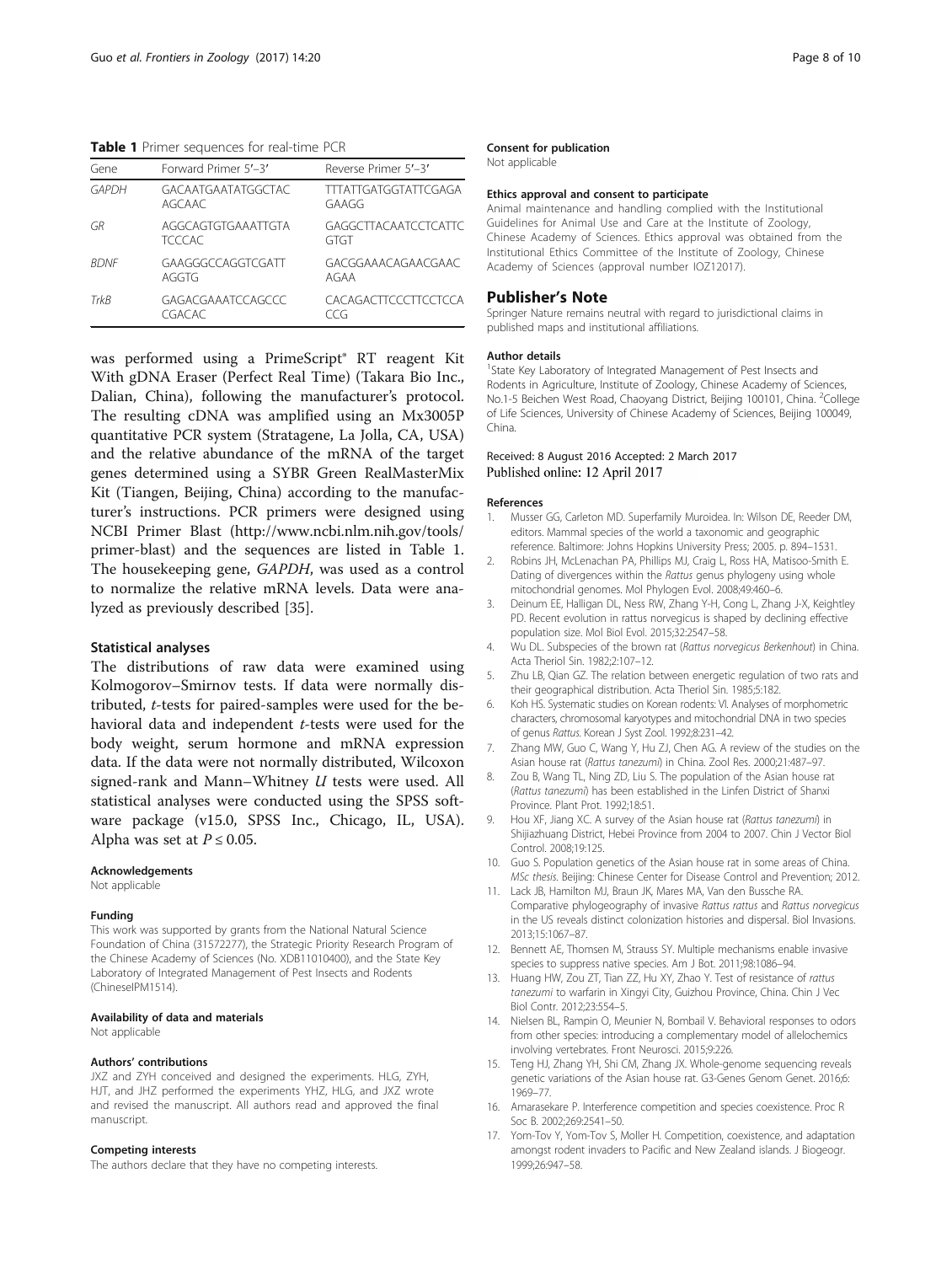- <span id="page-8-0"></span>18. Stuart YE, Campbell TS, Hohenlohe PA, Reynolds RG, Revell LJ, Losos JB. Rapid evolution of a native species following invasion by a congener. Science. 2014;346:463–6.
- 19. Simeonovska-Nikolova DM. Interspecific social interactions and behavioral responses of Apodemus agrarius and Apodemus flavicollis to conspecific and heterospecific odors. J Ethol. 2007;25:41–8.
- 20. Liesenjohann M, Liesenjohann T, Palme R, Eccard JA. Differential behavioural and endocrine responses of common voles (Microtus arvalis) to nest predators and resource competitors. BMC Ecol. 2013;13:33.
- 21. Schoener TW. Field experiments on interspecific competition. Am Nat. 1983; 122:240–85.
- 22. Harris MR, Siefferman L. Interspecific competition influences fitness benefits of assortative mating for territorial aggression in eastern bluebirds (siglig sialis). PLoS One. 2014;9:e88668.
- 23. Foster SP. Interspecific competitive interactions between Rattus norvegicus and R. rattus. MSc thesis. Hamilton: University of Waikato; 2010.
- 24. Vivanco JM, Bais HP, Stermitz FR, Thelen GC, Callaway RM. Biogeographical variation in community response to root allelochemistry: novel weapons and exotic invasion. Ecol Lett. 2004;7:285–92.
- 25. Apfelbach R, Blanchard CD, Blanchard RJ, Hayes RA, McGregor IS. The effects of predator odors in mammalian prey species: A review of field and laboratory studies. Neurosci Biobehav Rev. 2005;29:1123–44.
- 26. Sbarbati A, Osculati F. Allelochemical communication in vertebrates: kairomones, allomones and synomones. Cells Tissues Organs. 2006;183:206–19.
- 27. Hurst JL. The functions of urine marking in a free-living population of house mice, Mus-domesticus rutty. Anim Behav. 1987;35:1433–42.
- 28. Hurst JL. Female recognition and assessment of males through scent. Behave Brain Res. 2009;200:295–303.
- 29. Brennan PA, Zufall F. Pheromonal communication in vertebrates. Nature. 2006;444:308–15.
- 30. Johansson BG, Jones TM. The role of chemical communication in mate choice. Biol Rev. 2007;82:265–89.
- 31. Smadja C, Ganem G. Subspecies recognition in the house mouse: a study of two populations from the border of a hybrid zone. Behav Ecol. 2002;13:312–20.
- 32. Robertson DHL, Hurst JL, Searle JB, Gunduz I, Beynon RJ. Characterization and comparison of major urinary proteins from the house mouse, Mus musculus domesticus, and the aboriginal mouse, Mus macedonicus. J Chem Ecol. 2007;33:613–30.
- 33. Stopkova R, Stopka P, Janotova K, Jedelsky PL. Species-specific expression of major urinary proteins in the house mice (Mus musculus musculus and Mus musculus domesticus). J Chem Ecol. 2007;33:861–9.
- 34. Soini HA, Wiesler D, Koyama S, Feron C, Baudoin C, Novotny MV. Comparison of urinary scents of two related mouse species, Mus spicilegus and Mus domesticus. J Chem Ecol. 2009;35:580–9.
- 35. Mucignat-Caretta C, Redaelli M, Orsetti A, Perriat-Sanguinet M, Zagotto G, Ganem G. Urinary volatile molecules vary in males of the 2 European subspecies of the house mouse and their hybrids. Chem Senses. 2010;35: 647–54.
- 36. Zhang YH, Zhang JX. Urine-derived key volatiles may signal genetic relatedness in male rats. Chem Senses. 2011;36:125–35.
- 37. Zhang YH, Zhang JX. A male pheromone-mediated trade-off between female preferences for genetic compatibility and sexual attractiveness in rats. Front Zool. 2014;11:73.
- 38. Zhang YH, Du YF, Zhang JX. Uropygial gland volatiles facilitate species recognition between two sympatric sibling bird species. Behav Ecol. 2013; 24:1271–8.
- 39. Roberts SC, Gosling LM. Genetic similarity and quality interact in mate choice decisions by female mice. Nat Genet. 2003;35:103–6.
- 40. Roberts SA, Simpson DM, Armstrong SD, Davidson AJ, Robertson DH, McLean L, Beynon RJ, Hurst JL. Darcin: a male pheromone that stimulates female memory and sexual attraction to an individual male's odour. BMC Biol. 2010;8:75.
- 41. Kumar V, Vasudevan A, Soh LJT, Le Min C, Vyas A, Zewail-Foote M, Guarraci FA. Sexual attractiveness in male rats is associated with greater concentration of major urinary proteins. Biol Reprod. 2014;91:150.
- 42. Dijkstra PD, Verzijden MN, Groothuis TGG, Hofmann HA. Divergent hormonal responses to social competition in closely related species of haplochromine cichlid fish. Horm Behav. 2012;61:518–26.
- 43. Zhang YH, Liang HC, Guo HL, Zhang JX. Exaggerated male pheromones in rats may increase predation cost. Curr Zool. 2015;62:431–37.
- 44. Zhang JX, Rao XP, Sun LX, Wang DW, Liu DZ, Zhao CH. Cohabitation impaired physiology, fitness and sex-related chemosignals in golden hamsters. Physiol Behav. 2008;93:1071–7.
- 45. Andersson M, Simmons LW. Sexual selection and mate choice. Trends Ecol Evol. 2006;21:296–302.
- 46. Drickamer LC, Gowaty PA, Holmes CM. Free female mate choice in house mice affects reproductive success and offspring viability and performance. Anim Behav. 2000;59:371–8.
- 47. Zhang JX, Sun LX, Bruce KE, Novotny MV. Chronic exposure of cat odor enhances aggression, urinary attractiveness and sex pheromones of mice. J Ethol. 2008;26:279–86.
- 48. Huo Y, Fang Q, Shi YL, Zhang YH, Zhang JX. Chronic exposure to a predator or its scent does not inhibit male-male competition in male mice lacking brain serotonin. Front Behav Neurosci. 2014;8:116.
- 49. Fang Q, Zhang YH, Shi YL, Zhang JH, Zhang JX. Individuality and transgenerational inheritance of social dominance and sex pheromones in isogenic male mice. J Exp Zool Part B. 2016;326:225–36.
- 50. Liu YJ, Zhang YH, Li LF, Du RQ, Zhang JH, Zhang JX. Cross-fostering of male mice subtly affects female olfactory preferences. PLoS One. 2016;11: e0146662
- 51. Stankiewicz AM, Goscik J, Majewska A, Swiergiel AH, Juszczak GR. The effect of acute and chronic social stress on the hippocampal transcriptome in mice. PLoS One. 2015;10:e0142195.
- 52. Herman JP, Spencer R. Regulation of hippocampal glucocorticoid receptor gene transcription and protein expression in vivo. J Neurosci. 1998;18:7462–73.
- 53. Nibuya M, Takahashi M, Russell DS, Duman RS. Repeated stress increases catalytic TrkB mRNA in rat hippocampus. Neurosci Lett. 1999;267:81–4.
- 54. Wosiski-Kuhn M, Erion JR, Gomez-Sanchez EP, Gomez-Sanchez CE, Stranahan AM. Glucocorticoid receptor activation impairs hippocampal plasticity by suppressing BDNF expression in obese mice. Psychoneuroendocrinology. 2014;42:165–77.
- 55. Kirby ED, Muroy SE, Sun WG, Covarrubias D, Leong MJ, Barchas LA, Kaufer D. Acute stress enhances adult rat hippocampal neurogenesis and activation of newborn neurons via secreted astrocytic FGF2. Elife. 2013;2:e00362.
- 56. Saaltink DJ, Vreugdenhil E. Stress, glucocorticoid receptors, and adult neurogenesis: a balance between excitation and inhibition? Cell Mol Life Sci. 2014;71:2499–515.
- 57. Pizarro JM, Lumley LA, Medina W, Robison CL, Chang WLE, Alagappan A, Bah MJ, Dawood MY, Shah JD, Mark B, et al. Acute social defeat reduces neurotrophin expression in brain cortical and subcortical areas in mice. Brain Res. 2004;1025:10–20.
- 58. Murakami S, Imbe H, Morikawa Y, Kubo C, Senba E. Chronic stress, as well as acute stress, reduces BDNF mRNA expression in the rat hippocampus but less robustly. Neurosci Res. 2005;53:129–39.
- 59. Kitraki E, Karandrea D, Kittas C. Long-lasting effects of stress on glucocorticoid receptor gene expression in the rat brain. Neuroendocrinology. 1999;69:331–8.
- 60. Chen LJ, Shen BQ, Liu DD, Li ST. The effects of early-life predator stress on anxiety- and depression-like behaviors of adult rats. Neural Plas. 2014;2014: 163908.
- 61. Sanchez MM, Ladd CO, Plotsky PM. Early adverse experience as a developmental risk factor for later psychopathology: Evidence from rodent and primate models. Dev Psychopathol. 2001;13:419–49.
- 62. Wedell N, Tregenza T. Successful fathers sire successful sons. Evolution. 1999;53:620–5.
- 63. Kortet R, Hedrick A. The scent of dominance: female field crickets use odour to predict the outcome of male competition. Behav Ecol Sociobiol. 2005;59:77–83.
- 64. Taylor ML, Wedell N, Hosken DJ. The heritability of attractiveness. Curr Biol. 2007;17:R959–60.
- 65. Hosken DJ, Taylor ML, Hoyle K, Higgins S, Wedell N. Attractive males have greater success in sperm competition. Curr Biol. 2008;18:R553–4.
- 66. Guillaumet A, Leotard G. Annoying neighbors: multi-scale distribution determinants of two sympatric sibling species of birds. Curr Zool. 2015;61:10–22.
- 67. Kapusta J, Sales GD. Male-female interactions and ultrasonic vocalization in three sympatric species of voles during conspecific and heterospecific encounters. Behaviour. 2009;146:939–62.
- 68. Wohr M, Schwarting RKW. Affective communication in rodents: ultrasonic vocalizations as a tool for research on emotion and motivation. Cell Tissue Res. 2013;354:81–97.